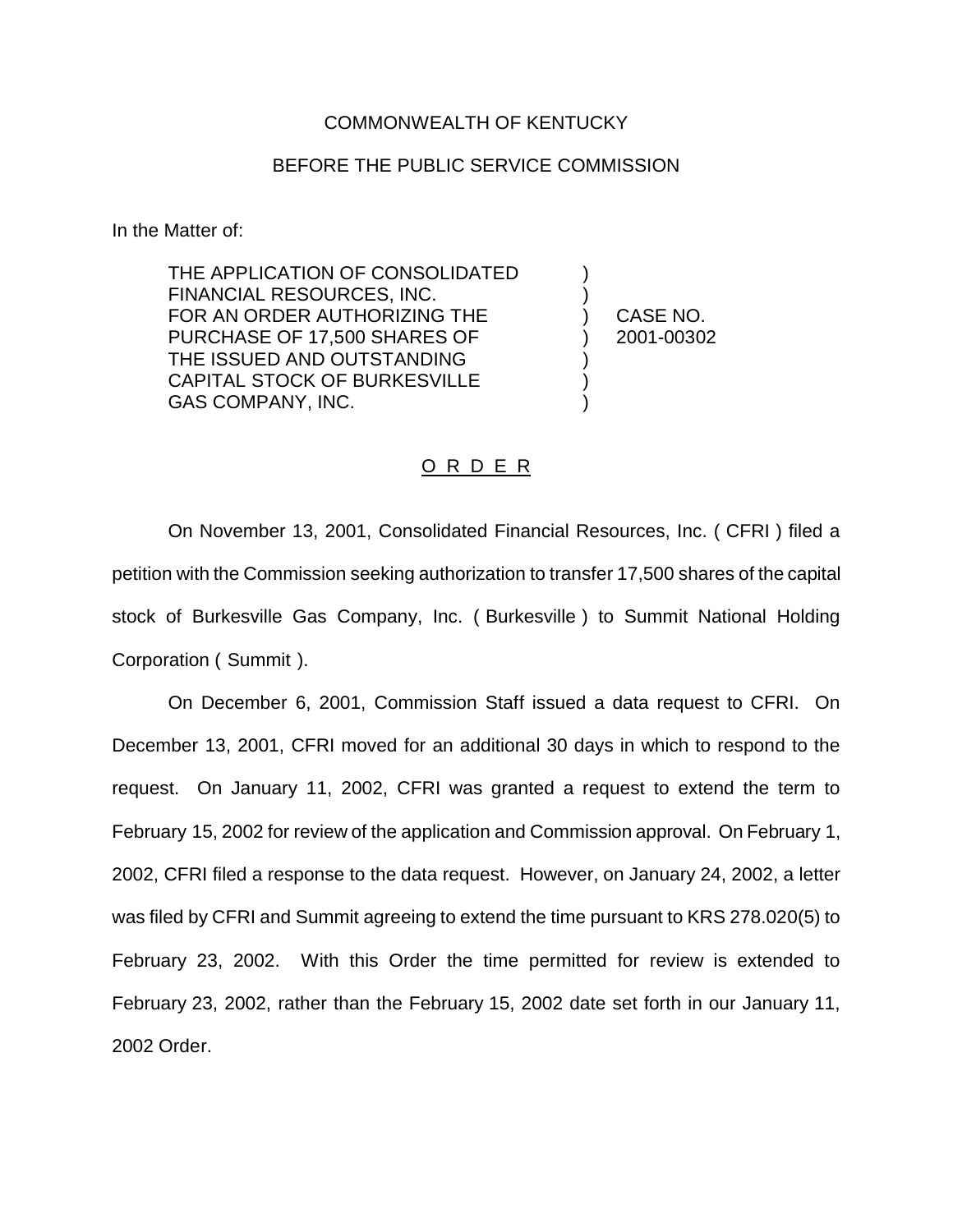Based on the evidence of record, the Commission finds that:

1. CFRI is a Texas corporation with its principal place of business at 2718 Wesley Street, Suite A, Post Office Box 962, Greenville, Texas, 75401.

2. CFRI is currently the owner of 17,500 shares of the issued and outstanding capital stock in Burkesville.

3. Summit is a Texas corporation with its principal place of business at 2718 Wesley Street, Suite A, Post Office Box 962, Greenville, Texas, 75401.

4. CFRI is 100 percent owned by Summit.

5. Summit desires to purchase all of the 17,500 shares of capital stock in Burkesville owned by CFRI.

6. The 17,500 shares of stock to be transferred represent 87.5 percent of the outstanding stock of Burkesville. The remaining 2,500 outstanding, issued shares will continue to be owned by Ron Greiner.

7. The stock will transfer to the parent holding company (Summit) from its wholly owned subsidiary (CFRI).

8. Summit will not pay cash for the stock, but will release CFRI from \$23,000 of indebtedness it owes Summit.

9. The management of Burkesville will not change as a result of the transfer.

10. Summit has the financial, technical, and managerial abilities to provide reasonable utility service.

11. The proposed stock transfer is in accordance with law, is for a proper purpose, and is consistent with the public interest.

-2-